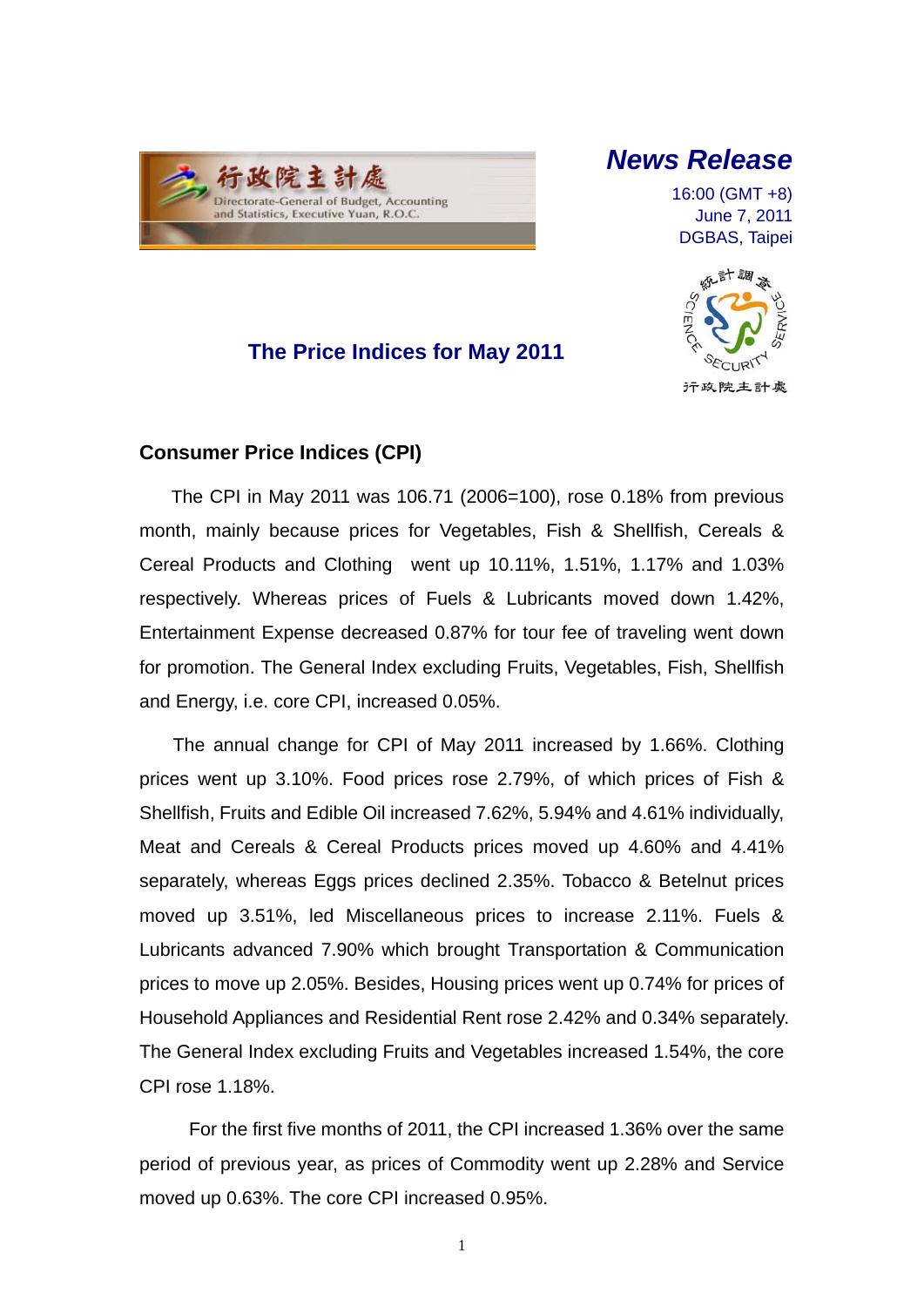

#### **CPI for Households in Different Disposable Income Groups**

In May 2011, the CPI for Lowest 20% Disposable Income Group was 107.43 (2006=100), moved up 0.35% from previous month, went up 1.69% comparing with the same month of 2010; CPI for Middle 60% Disposable Income Group was 106.91, up 0.25% from previous month, rose 1.69% comparing with the same month of 2010; CPI for Highest 20% Disposable Income Group was 106.33, increased 0.19% from previous month, moved up 1.64% comparing with the same month of 2010.

### **Wholesale Price Indices (WPI)**

The WPI in May 2011 was 112.51 (2006=100), decreased 0.87% from previous month, mainly because prices of Crude Petroleum & Natural Gas, Chemical Material and Basic Metal went down 6.11%, 1.91% and 1.34% separately. Domestic Sales Excluding Imports and Imports prices declined 0.13% and 1.48% respectively, Exports prices moved down 0.95%.

The annual change of WPI in May 2011, comparing with the same month of 2010, increasing 3.31%, mainly because prices of Crude Petroleum & Natural Gas, Petroleum & Coal Products, Textile Products and Chemical Material went up 26.64%, 19.30%, 16.44% and 13.30% respectively. Whereas prices of Electronic Parts & Components decreased 9.64%. Domestic Sales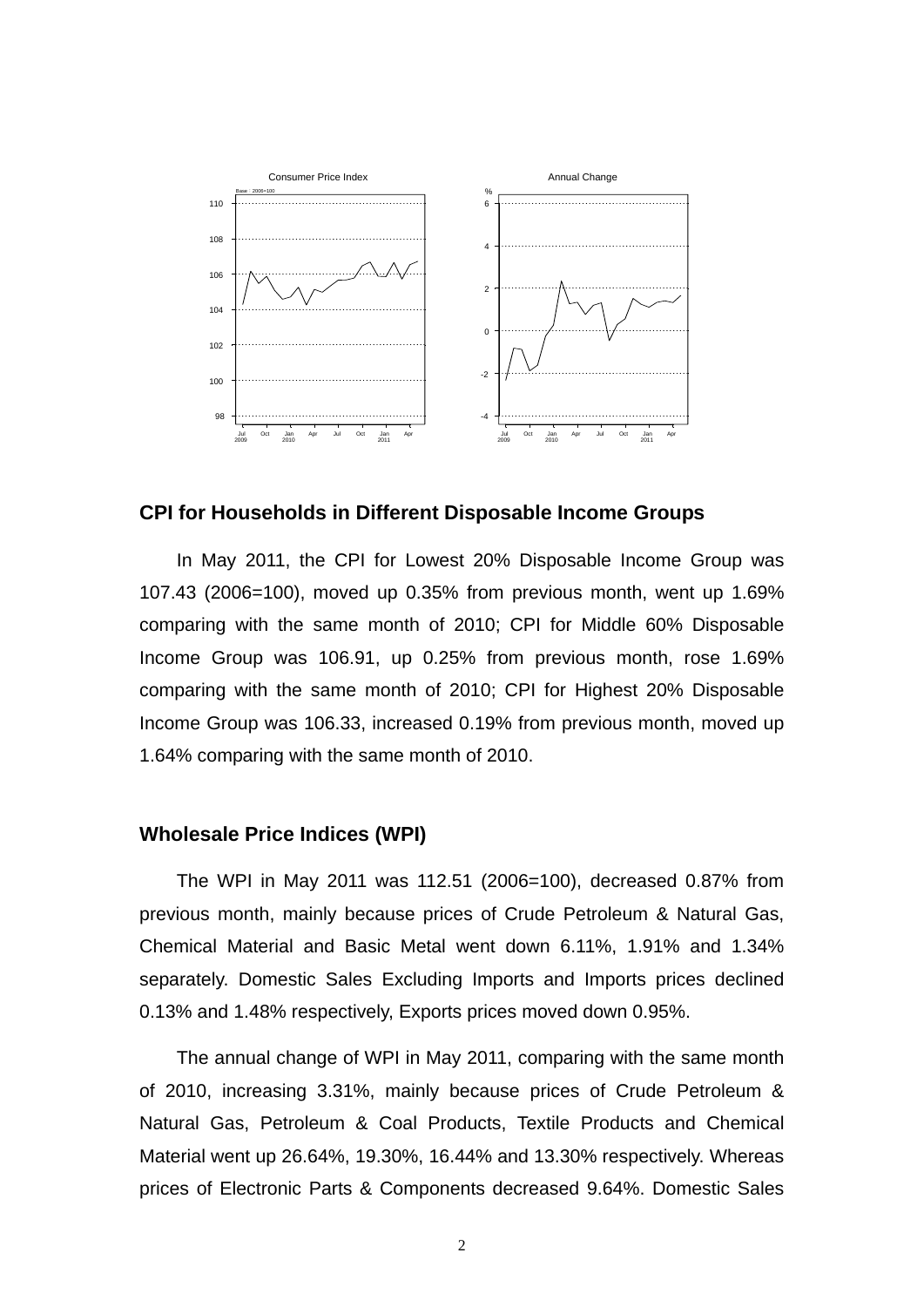Excluding Imports and Imports prices rose 5.25% and 6.46% separately, while Exports prices went down 1.84%.

For the first five months of 2011, the WPI increased 3.91% compared with the same period of previous year, of which the Import prices went up 6.88%, while Export prices moved down 1.07%.



### **Statistical Tables**

Table1 The Changes of Consumer Price Indices Table2 The Changes of Wholesale Price Indices Table3 The Changes of Import Price Indices Table4 The Changes of Export Price Indices

### **For Further Information:**

*Statistics Database:* http://eng.stat.gov.tw/ *DGBAS* news releases on the Internet: http://eng.dgbas.gov.tw/ *Tel:* +886-2-23803449; *Fax:* +886-2-23803465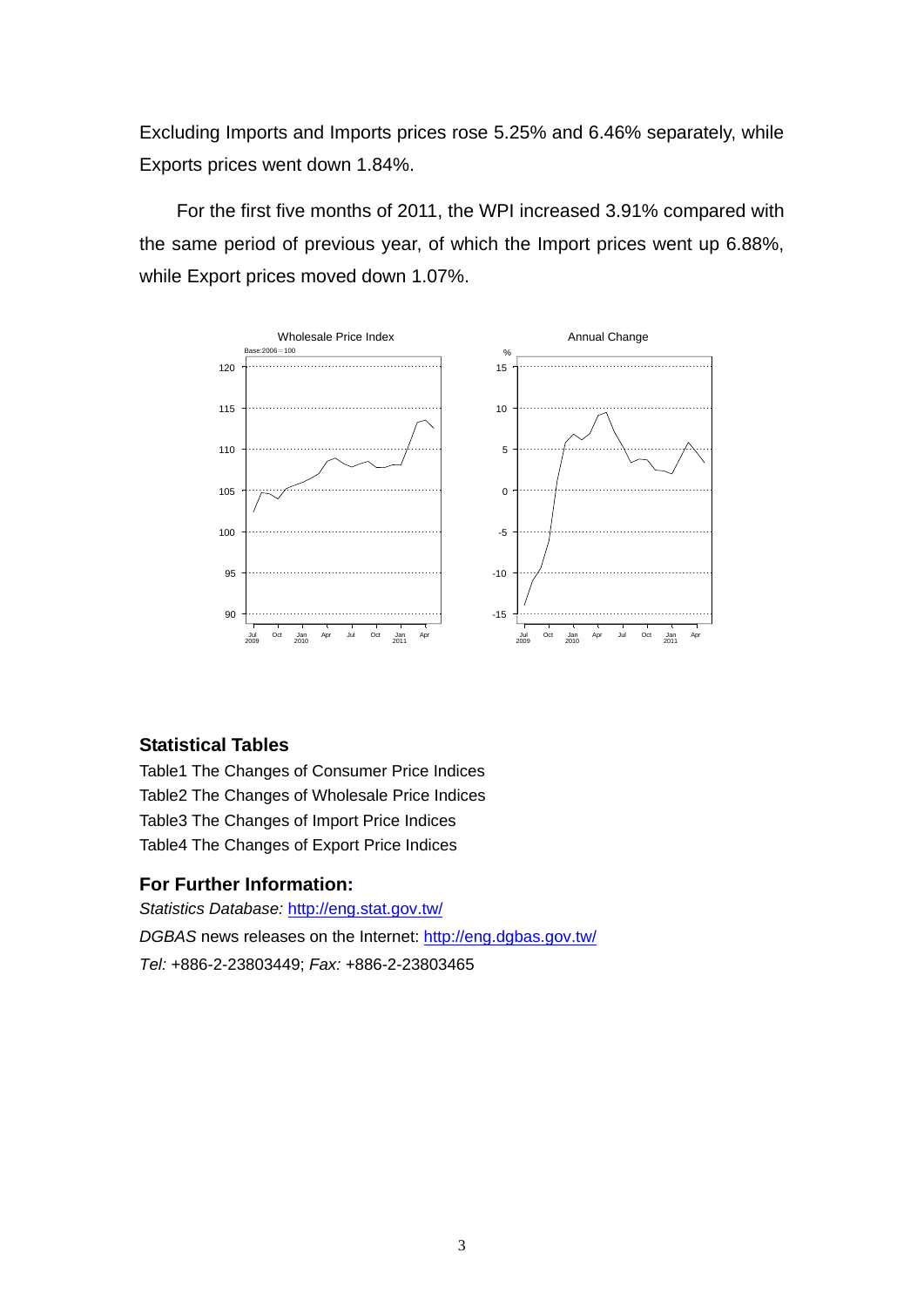## Table 1 The Changes of Consumer Price Indices

May 2011

|                                                  | Weight           | Index of         | Compared        | Compared     | The First Four   |
|--------------------------------------------------|------------------|------------------|-----------------|--------------|------------------|
|                                                  | $(\%0)$          | April 2011       | with            | with the     | Months of 2011   |
|                                                  |                  | $(2006=100)$     | Previous        | Same         | Compared with    |
| Groups                                           |                  |                  | Month           | Month of     | the Same Period  |
|                                                  |                  |                  | (% )            | Previous     | of Previous Year |
|                                                  |                  |                  |                 | Year $(\%)$  | (% )             |
| General Index                                    | 1000.00          | 106.71           | 0.18            | 1.66         | 1.36             |
| <b>Basic Group</b>                               |                  |                  |                 |              |                  |
| 1. Food                                          | 260.82           | 113.47           | 0.80            | 2.79         | 2.24             |
| Cereals & Cereal Products                        | 19.72            | 120.64           | 1.17            | 4.41         | 2.35             |
| Meat                                             | 23.08            | 124.27           | 0.06            | 4.60         | 4.40             |
| Eggs                                             | 2.00             | 117.13           | $-7.18$         | $-2.35$      | 0.34             |
| Fish & Shellfish                                 | 16.71            | 140.87           | 1.51            | 7.62         | 8.00             |
| Vegetables                                       | 24.81            | 84.93            | 10.11           | 0.77         | $-3.34$          |
| Fruits                                           | 27.59            | 107.83           | $-0.96$         | 5.94         | 5.72             |
| <b>Dairy Products</b>                            | 10.51            | 126.40           | $-0.48$         | 0.96         | 1.84             |
| Edible Oil                                       | 1.70             | 146.08           | $-1.74$         | 4.61         | 3.83             |
| 2. Clothing                                      | 41.72            | 114.72           | 1.03            | 3.10         | 2.25             |
| Garments                                         | 26.97            | 114.70           | 0.21            | 3.30         | 2.50             |
| 3. Housing                                       | 279.47<br>185.40 | 102.79<br>100.91 | 0.13<br>0.05    | 0.74<br>0.34 | 0.61<br>0.31     |
| <b>Residential Rent</b><br>Maintenance & Repairs | 14.78            | 110.14           | 0.26            | 2.11         | 1.96             |
| Household Appliances                             | 27.89            | 106.96           | 0.75            | 2.42         | 1.66             |
| Household Operations <sup>1</sup>                | 14.53            | 96.79            | 0.23            | 0.59         | 1.18             |
| Water, Electricity & Gas Supply                  | 36.87            | 108.96           | 0.01            | 0.86         | 0.51             |
| Gas                                              | 9.70             | 125.30           | 0.04            | 1.58         | 0.41             |
| 4. Transportation & Communication                | 140.42           | 105.09           | $-0.31$         | 2.05         | 1.76             |
| Transportation & Communication Equip.            | 27.57            | 97.68            | 0.18            | 0.83         | 0.70             |
| Fuels & Lubricants                               | 32.55            | 122.42           | $-1.42$         | 7.90         | 8.05             |
| <b>Communication Fee</b>                         | 31.77            | 91.52            | $-0.05$         | $-4.16$      | $-4.75$          |
| Transportation & Communication Services          | 80.30            | 100.40           | 0.09            | $-0.22$      | $-0.72$          |
| and Vehicle Parts<br>5. Medicines & Medical Care | 47.41            | 109.47           | 0.05            | 1.94         | 1.65             |
| Medical Care Services                            | 33.02            | 103.72           | 0.00            | 0.31         | $-0.02$          |
| Medicines & Health Food                          | 10.62            | 130.92           | 0.28            | 6.85         | 6.68             |
| 6. Education & Entertainment                     | 171.48           | 99.71            | $-0.31$         | 0.28         | 0.64             |
| <b>Educational Expense</b>                       | 111.25           | 98.29            | 0.01            | $-0.04$      | $-0.30$          |
| Entertainment Expense                            | 60.22            | 102.27           | $-0.87$         | 0.86         | 2.30             |
| 7. Miscellaneous<br>Tobacco & Betelnut           | 58.68<br>14.65   | 110.45<br>134.73 | $-0.62$<br>1.72 | 2.11<br>3.51 | 0.93<br>2.04     |
| <b>Personal Care Services</b>                    | 14.78            | 95.93            | $-3.65$         | 2.75         | 0.36             |
| <b>Cosmetic Items</b>                            | 18.66            | 105.28           | $-1.01$         | 1.11         | 0.53             |
| Commodity and Service Groups                     |                  |                  |                 |              |                  |
| 1. Commodity                                     | 437.11           | 110.53           | 0.55            | 2.90         | 2.28             |
| (Excluding Food)                                 | 264.95           | 108.13           | 0.15            | 2.41         | 1.85             |
| Non-durable Consumer Goods                       | 299.12           | 114.89           | 0.55            | 3.64         | 3.08             |
| (Excluding Food)                                 | 126.96           | 116.03           | $-0.22$         | 3.70         | 3.31             |
| Semi-durable Consumer Goods                      | 62.85            | 109.50           | 0.78            | 2.60         | 1.63             |
| <b>Durable Consumer Goods</b>                    | 75.14            | 92.46            | 0.30            | $-0.47$      | $-0.97$          |
| 2. Service                                       | 562.89<br>88.66  | 103.50           | $-0.14$         | 0.65         | 0.63             |
| Food<br>Housing                                  | 209.54           | 112.26<br>100.64 | 0.13<br>0.06    | 1.21<br>0.37 | 0.95<br>0.39     |
| Transportation & Communication                   | 76.99            | 99.73            | 0.06            | $-0.39$      | $-0.85$          |
| Medical Care                                     | 33.02            | 103.72           | 0.00            | 0.31         | $-0.02$          |
| Education & Entertainment                        | 129.64           | 105.95           | $-0.36$         | 1.21         | 1.84             |
| Miscellaneous                                    | 23.83            | 97.31            | $-2.26$         | 1.65         | 0.25             |
| Special Groups                                   |                  |                  |                 |              |                  |
| General Index Excluding Fruits & Vegetables      | 947.60           | 107.22           | 0.02            | 1.54         | 1.33             |
| General Index Excluding Food                     | 739.18           | 104.22           | $-0.06$         | 1.22         | 1.03             |
| General Index Excluding Fruits, Vegetables,      | 866.64           | 105.92           | 0.05            | 1.18         | 0.95             |
| Fish, Shellfish & Energy                         |                  |                  |                 |              |                  |

Note: 1.includes nannies, housecleaning expenses and services paid for keeping household running efficiently. 2.All data are subject to revision 3 months after original publication due to late reports and corrections by respondents.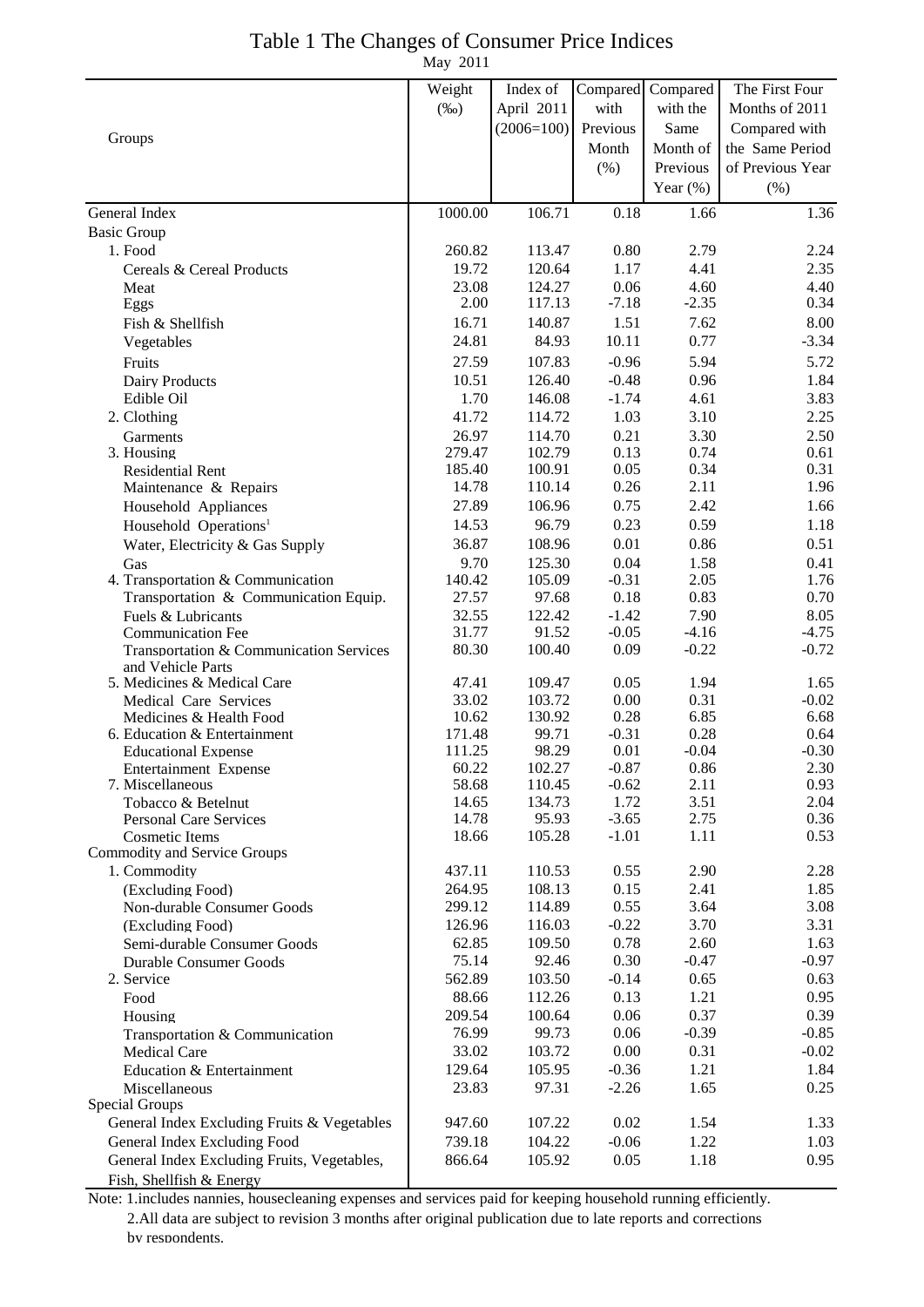## Table 2 The Changes of Wholesale Price Indices

May 2011

| Groups                                           | Weight   | Index of May | Compared | Compared    | The First Five   |
|--------------------------------------------------|----------|--------------|----------|-------------|------------------|
|                                                  | $(\%0)$  | 2011         | with     | with the    | Months of 2011   |
|                                                  |          | $(2006=100)$ | Previous | Same        | Compared with    |
|                                                  |          |              | Month    | Month of    | the Same Period  |
|                                                  |          |              | (% )     | Previous    | of Previous Year |
|                                                  |          |              |          | Year $(\%)$ | (% )             |
| General Index                                    | 1,000.00 | 112.51       | $-0.87$  | 3.31        | 3.91             |
| <b>Domestic Sales Excluding Imports</b>          | 307.86   | 119.32       | $-0.13$  | 5.25        | 5.87             |
| Imports                                          | 327.09   | 122.52       | $-1.48$  | 6.46        | 6.88             |
| Exports                                          | 365.05   | 96.11        | $-0.95$  | $-1.84$     | $-1.07$          |
| <b>Basic Group</b>                               |          |              |          |             |                  |
| 1. Agriculture, Forestry, Fishing & Animal       |          |              |          |             |                  |
| <b>Husbandry Products</b>                        | 27.15    | 148.35       | 4.78     | 12.15       | 9.66             |
| (1) Farm Products                                | 12.87    | 134.07       | 3.35     | 13.84       | 11.15            |
| (2) Poultry & Livestock Products                 | 6.60     | 138.08       | $-1.34$  | 3.46        | 5.31             |
| (3) Forest Products                              | 0.41     | 122.21       | 2.14     | 3.03        | 2.99             |
| (4) Fishery Products                             | 7.27     | 182.29       | 11.62    | 16.83       | 11.35            |
| 2. Quarrying & Mineral Products                  | 57.59    | 164.54       | $-4.47$  | 23.55       | 23.91            |
| (1) Crude Petroleum & Natural Gas                | 45.78    | 156.70       | $-6.11$  | 26.64       | 22.73            |
| (2) Sand, Stone & Clay Quarrying                 | 2.56     | 100.76       | 0.98     | $-4.28$     | $-5.94$          |
| (3) Other Mineral Products                       | 9.25     | 225.13       | 0.73     | 18.10       | 33.52            |
| 3. Manufacturing Products                        | 890.99   | 106.88       | $-0.74$  | 1.36        | 2.15             |
| $(1)$ Foods                                      | 18.50    | 133.80       | $-0.10$  | 6.09        | 6.47             |
| (2) Beverages                                    | 5.34     | 102.48       | 0.21     | $-1.06$     | $-1.43$          |
| (3) Tobaccos                                     | 2.49     | 119.44       | $-0.09$  | 2.20        | 2.38             |
| (4) Textile Products                             | 21.67    | 132.81       | $-2.64$  | 16.44       | 20.35            |
| (5) Wearing Apparel & Clothing Accessories       | 4.65     | 99.89        | 0.03     | 2.12        | 0.42             |
| (6) Leather, Fur & Related Products              | 4.97     | 109.65       | 0.08     | $-0.78$     | 0.56             |
| (7) Wood & Bamboo Products                       | 2.15     | 114.25       | $-0.20$  | $-3.31$     | 0.80             |
| (8) Pulp, Paper, Paper Products & Printed Matter | 15.11    | 121.76       | $-0.29$  | $-1.21$     | 1.55             |
| (9) Petroleum & Coal Products                    | 54.63    | 145.88       | $-1.32$  | 19.30       | 16.17            |
| (10)Chemical Material                            | 91.92    | 133.96       | $-1.91$  | 13.30       | 14.25            |
| (11) Chemical Products & Medical Goods           | 28.00    | 109.68       | $-0.23$  | 1.48        | 1.66             |
| (12) Rubber & Plastic Products                   | 22.42    | 115.90       | 0.18     | 2.71        | 1.95             |
| (13) Non-metallic Mineral Products               | 13.93    | 106.10       | 0.65     | $-0.26$     | $-1.18$          |
| $(14)$ Basic Metal                               | 84.77    | 126.95       | $-1.34$  | 3.17        | 8.09             |
| (15) Fabricated Metal Products                   | 42.26    | 115.02       | $-0.49$  | 0.55        | 2.82             |
| (16) Electronic Parts & Components               | 261.17   | 73.27        | $-0.49$  | $-9.64$     | $-9.10$          |
| (17) Computer, Electronic & Optical Products     | 64.22    | 73.84        | $-0.82$  | $-9.49$     | $-8.91$          |
| (18) Electrical Equipment                        | 34.70    | 110.47       | $-0.32$  | 1.55        | 2.59             |
| (19) Machinery & Equipment                       | 67.61    | 109.37       | 0.51     | 0.05        | $-0.41$          |
| (20) Transport Equipment & Parts                 | 34.78    | 108.16       | $-0.29$  | 1.05        | 1.12             |
| (21) Furniture & Fixtures                        | 5.20     | 106.22       | 0.80     | $-1.91$     | $-0.88$          |
| (22) Miscellaneous Products                      | 10.51    | 108.63       | 0.44     | 1.02        | 1.76             |
| 4. Water Supply, Electricity & Gas               | 24.28    | 125.64       | 0.00     | 0.42        | 0.46             |
| By Stage of Processing                           |          |              |          |             |                  |
| 1.Raw Materials                                  | 138.48   | 159.24       | $-2.62$  | 18.31       | 18.54            |
| 2. Intermediate Materials                        | 356.29   | 113.61       | $-0.44$  | 1.89        | 2.97             |
| 3. Finished Goods                                | 140.17   | 110.25       | 0.62     | 1.58        | 1.22             |
| (1) Capital Goods                                | 53.38    | 106.47       | 0.43     | $-0.22$     | $-0.51$          |
| (2) Consumer Goods                               | 86.79    | 112.09       | 0.74     | 2.67        | 2.28             |
| Special Groups                                   |          |              |          |             |                  |
| <b>Domestic Sales</b>                            | 634.95   | 120.70       | $-0.84$  | 5.87        | 6.39             |
| <b>Domestic Products</b>                         | 672.91   | 107.54       | $-0.54$  | 1.66        | 2.35             |
| Non-Heavy Chemical Industrial Products           | 166.01   | 115.45       | $-0.54$  | 2.92        | 4.19             |
| Heavy Chemical Industrial Products               | 724.98   | 104.95       | $-0.80$  | 0.95        | 1.64             |

Note: All data are subject to revision 3 months after original publication due to late reports and corrections by respondents.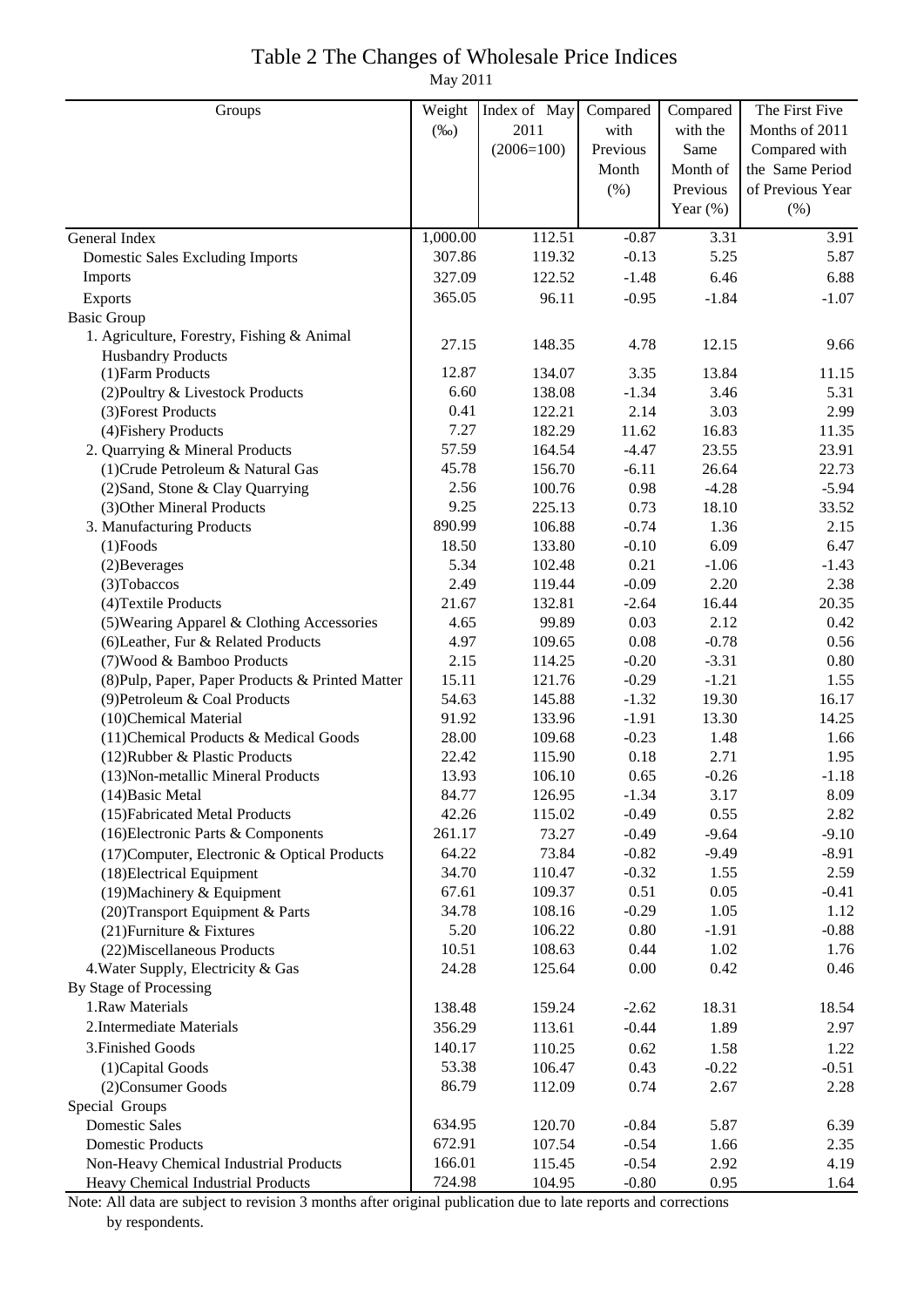# Table 3 The Changes of Import Price Indices

May 2011

|                                                       | Weight<br>$(\%0)$ | Index of<br>May 2011<br>$(2006=100)$ | Compared<br>with<br>Previous | with the<br>Same                     | Compared The First Five<br>Months of<br>2011                      |
|-------------------------------------------------------|-------------------|--------------------------------------|------------------------------|--------------------------------------|-------------------------------------------------------------------|
| Groups                                                |                   |                                      | Month<br>(% )                | Month of<br>Previous<br>Year $(\% )$ | Compared<br>with the<br>Same Period<br>of Previous<br>Year $(\%)$ |
| Basic Group (on N.T.D. Basis)                         |                   |                                      |                              |                                      |                                                                   |
| General Index                                         | 1,000.00          | 122.52                               | $-1.48$                      | 6.46                                 | 6.88                                                              |
| 1. Animal, Vegetable Products & Prepared<br>Foods     | 34.64             | 151.85                               | $-0.52$                      | 10.51                                | 11.58                                                             |
| 2. Mineral Products & Nonmetallic Mineral<br>Products | 208.51            | 167.04                               | $-3.65$                      | 23.80                                | 22.92                                                             |
| 3. Textiles & Textile Articles                        | 13.85             | 148.51                               | $-2.79$                      | 30.41                                | 36.22                                                             |
| 4. Wood, Paper, Pulp & Articles Thereof               | 17.93             | 119.19                               | $-0.13$                      | $-3.44$                              | 1.27                                                              |
| 5. Chemicals, Plastics, Rubber & Articles<br>Thereof  | 147.68            | 122.49                               | $-0.89$                      | 6.69                                 | 6.18                                                              |
| 6. Primary Metals & Articles Thereof                  | 118.38            | 125.66                               | $-1.65$                      | 3.30                                 | 7.49                                                              |
| 7. Machinery, Optical & Precision Instruments         | 166.28            | 109.21                               | 0.67                         | $-0.84$                              | $-1.26$                                                           |
| 8. Electronic Machinery                               | 258.41            | 78.73                                | $-0.54$                      | $-7.96$                              | $-7.47$                                                           |
| 9. Transportation Equipment & Parts                   | 21.11             | 121.53                               | 0.17                         | 1.86                                 | 2.29                                                              |
| 10. Miscellaneous Products                            | 13.21             | 118.69                               | $-0.16$                      | $-0.41$                              | 1.86                                                              |
| Basic Group (on U.S.D. Basis)                         |                   |                                      |                              |                                      |                                                                   |
| General Index                                         | 1,000.00          | 138.74                               | $-0.69$                      | 18.07                                | 16.81                                                             |
| 1. Animal, Vegetable Products & Prepared<br>Foods     | 34.64             | 171.97                               | 0.27                         | 22.56                                | 21.94                                                             |
| 2. Mineral Products & Nonmetallic Mineral<br>Products | 208.51            | 189.08                               | $-2.88$                      | 37.30                                | 34.33                                                             |
| 3. Textiles & Textile Articles                        | 13.85             | 168.15                               | $-2.02$                      | 44.63                                | 48.82                                                             |
| 4. Wood, Paper, Pulp & Articles Thereof               | 17.93             | 134.98                               | 0.68                         | 7.10                                 | 10.67                                                             |
| 5.Chemicals, Plastics, Rubber & Articles<br>Thereof   | 147.68            | 138.72                               | $-0.10$                      | 18.32                                | 16.05                                                             |
| 6. Primary Metals & Articles Thereof                  | 118.38            | 142.40                               | $-0.86$                      | 14.56                                | 17.46                                                             |
| 7. Machinery, Optical & Precision Instruments         | 166.28            | 123.64                               | 1.48                         | 9.97                                 | 7.92                                                              |
| 8. Electronic Machinery                               | 258.41            | 89.15                                | 0.26                         | 2.10                                 | 1.14                                                              |
| 9. Transportation Equipment & Parts                   | 21.11             | 137.58                               | 0.97                         | 12.96                                | 11.79                                                             |
| 10. Miscellaneous Products                            | 13.21             | 134.38                               | 0.64                         | 10.46                                | 11.31                                                             |

Note: All data are subject to revision 3 months after original publication due to late reports and corrections by respondents.